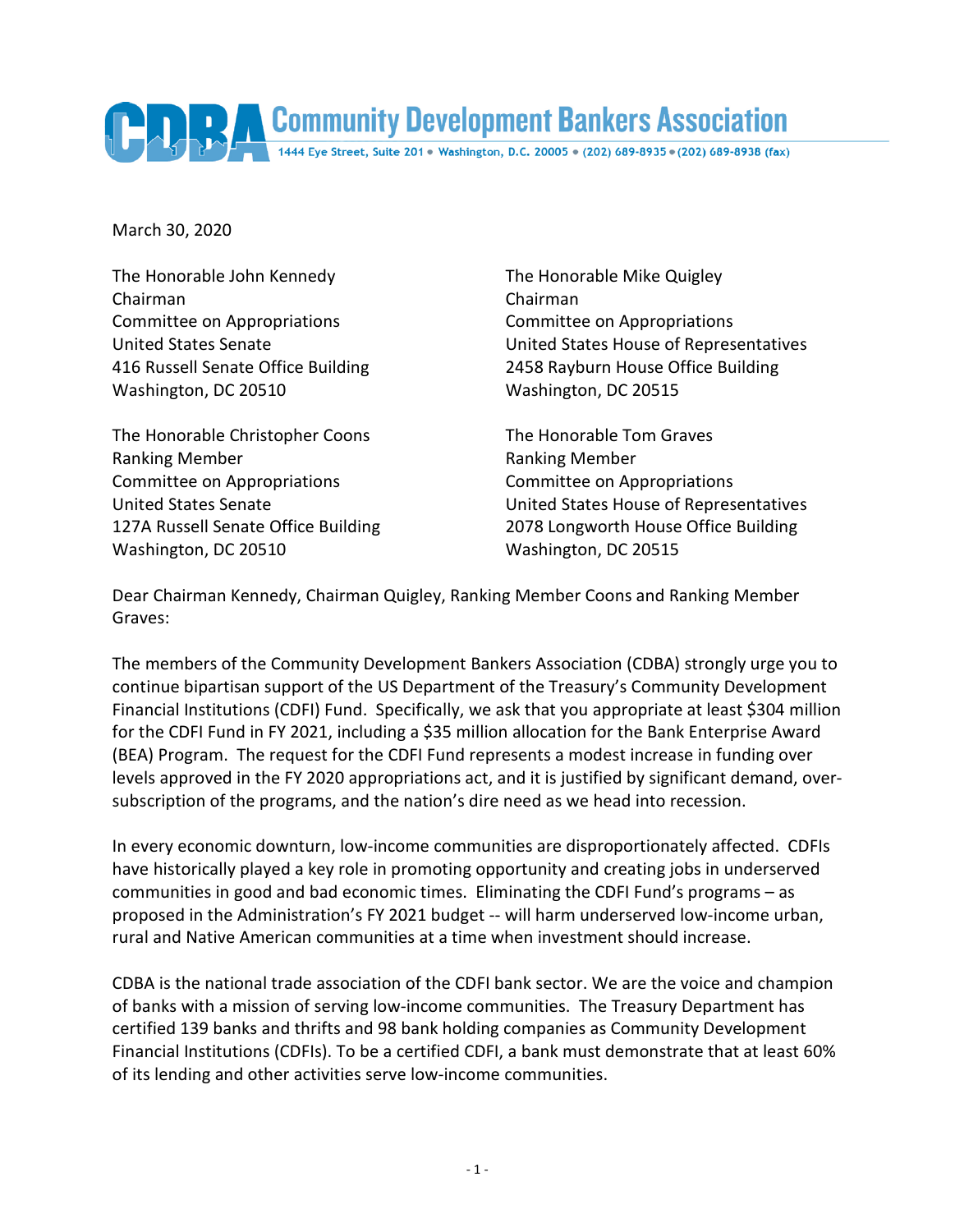Lack of economic opportunity has led to significant disenfranchisement of many inner city neighborhoods and remote rural communities. CDFI banks work to narrow the wealth gap and create real economic opportunity, including jobs, business expansion, affordable housing, revitalization, and access to fair and responsible financial services. CDFI banks are often the only financial institution in these local communities focused on making a difference.

## **CDFI Fund**

The CDFI Fund is one of the Federal government's best market-based strategies for leveraging private dollars to restore economic vitality. Since 1994, the CDFI Fund has awarded more than \$2 billion to CDFIs working in low-income communities.

CDFIs provide a "hand up"—not a "hand out"—to customers. CDFI banks create jobs and economic vitality by serving the smallest businesses that big banks do not find profitable enough to serve. They loan money to entrepreneurs who are willing to work hard and take responsibility for their own futures. Today, CDFI banks collectively have a portfolio of more than \$49 billion in loans outstanding. Most CDFI banks' small business loans go to mom-andpop businesses on Main Street. CDFI banks enable hardworking families to become homeowners, and they finance affordable rental housing. CDFIs also enable growing charter schools to build facilities, support expansion of community health centers, and finance other economy boosting projects.

FY 2019 CDFI program awardees alone made over 772,000 loans or investments totaling nearly \$21.5 billion, including loans to over 23,000 small businesses. The average size of each small business loan or investment was under \$28,000. In addition, this group of CDFIs made 23,030 microloans, nearly 700,000 consumer loans totaling \$9 billion, 42,000 home improvement or home purchase loans totaling \$4.4 billion, and financed 51,359 affordable housing units. CDFIs are also making a difference in distressed rural communities with 28% of FY 2018 awardees primarily or exclusively serving rural markets – well above the 14% of the population that lives in rural places.

We urge Congress to provide strong funding levels to enable CDFIs to continue to do this important work.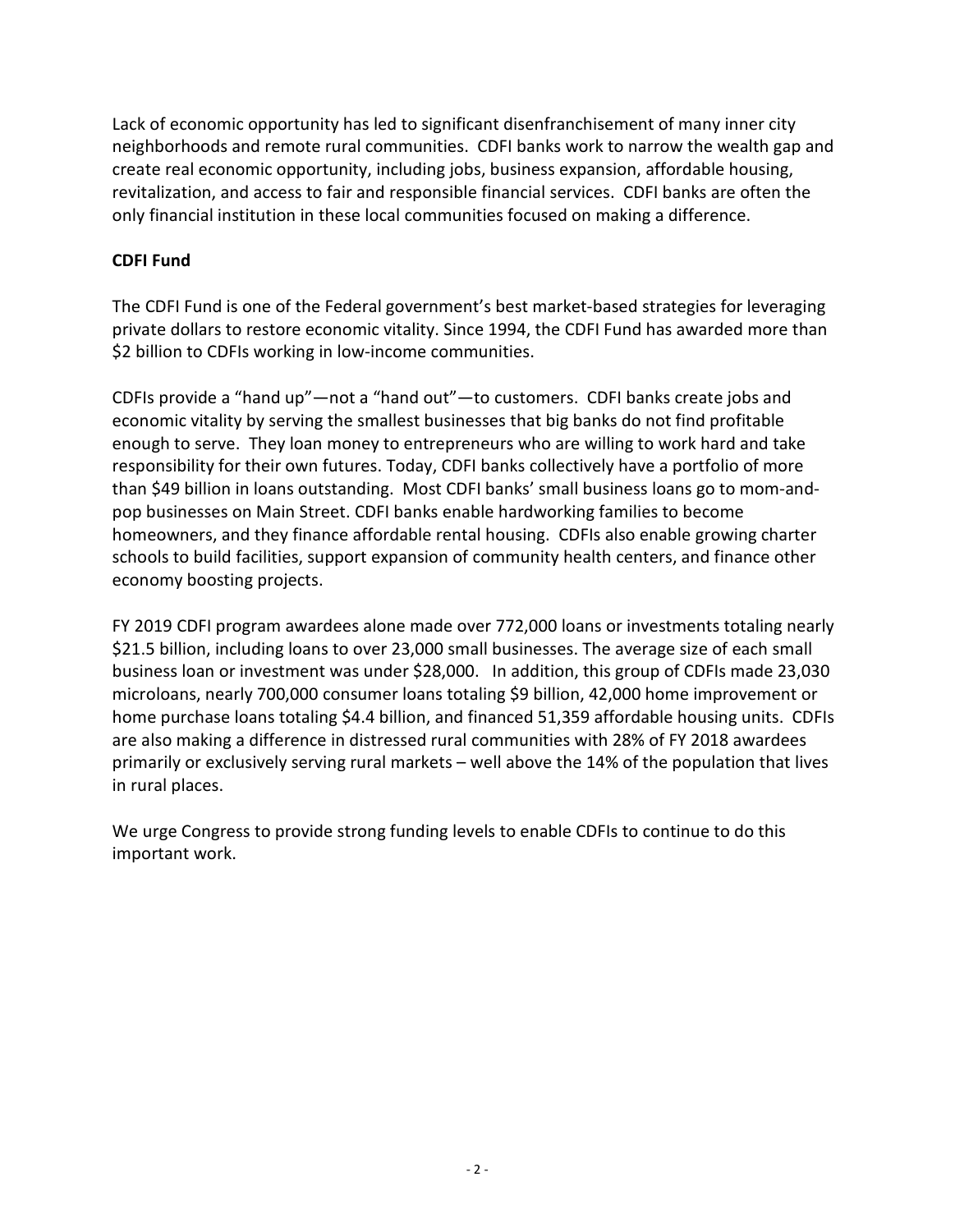## **Bank Enterprise Award Program**

CDBA strongly supports increasing the allocation for the Bank Enterprise Award (BEA) program within the CDFI Fund's overall appropriation. Cumulatively, the BEA Program has awarded \$520 million in BEA grants since 1995. Over the past five years, 95% of all award dollars have gone to certified CDFI banks. BEA provides incentives for banks to: (1) provide grants, loans, investments and other support to CDFIs; and (2) promote investment in the nation's most distressed communities.

BEA is highly effective in channeling resources to the most distressed communities. The justification for increasing the BEA allocation within the CDFI Fund is based on its strong impact, leverage and demand:

- Serving Low-Income Communities: An analysis by the CDFI Fund found that 90% of all BEA monies go to the lowest income census tracts (30% poverty, 1.5 times the national unemployment rate).
- Demand: BEA has the strongest demand among the CDFI Fund programs and is far oversubscribed. In 2019, the program received 113 applications; yet, the program had only \$25 million available to award. Since 2012, the dollar amount of BEA requests has increased by \$61.5 million—from \$88.5 million to \$150 million in 2019 – a 70% increase. During that period, BEA Program funding has risen by only \$7 million. Only \$1 in FY 2018 funding was available for every \$5 in requests – the largest relative gap in available funding of all the CDFI Fund's grant programs.
- Helps Small Banks: BEA principally benefits small community banks not big banks. Over the past five years, 41% of all award dollars have gone to the smallest banks with total assets of less than \$250 million, and 67% of awards went to community banks with less than \$1 billion in total assets. Only 0.7% of award dollars have gone to the largest "money center" banks that have over \$100 billion in total assets.
- Impact: During the FY 2019 BEA round alone, the 113 awardees collectively increased: (1) loans and investments in distressed communities by \$362.2 million; (2) grants, loans, deposits, equity, equity-like loans and technical assistance by \$26.5 million; and (3) provision of financial services in highly distressed communities by \$36.1 million.
- Growth: During the BEA Program's 2017 post-award annual assessment period, the applicants collectively reported qualified activities totaling more than \$2.1 billion, compared to the nearly \$1.2 billion in qualified activities made during the 2016 baseline period. This represents an overall increase of nearly \$941 million in lending, investment and financial services.

**In the interests of promoting job creation and economic vitality in neglected rural and urban communities, we urge you to: (1) appropriate \$304 million in FY 2021 for the CDFI Fund; and (2) support the BEA Program at \$35 million.**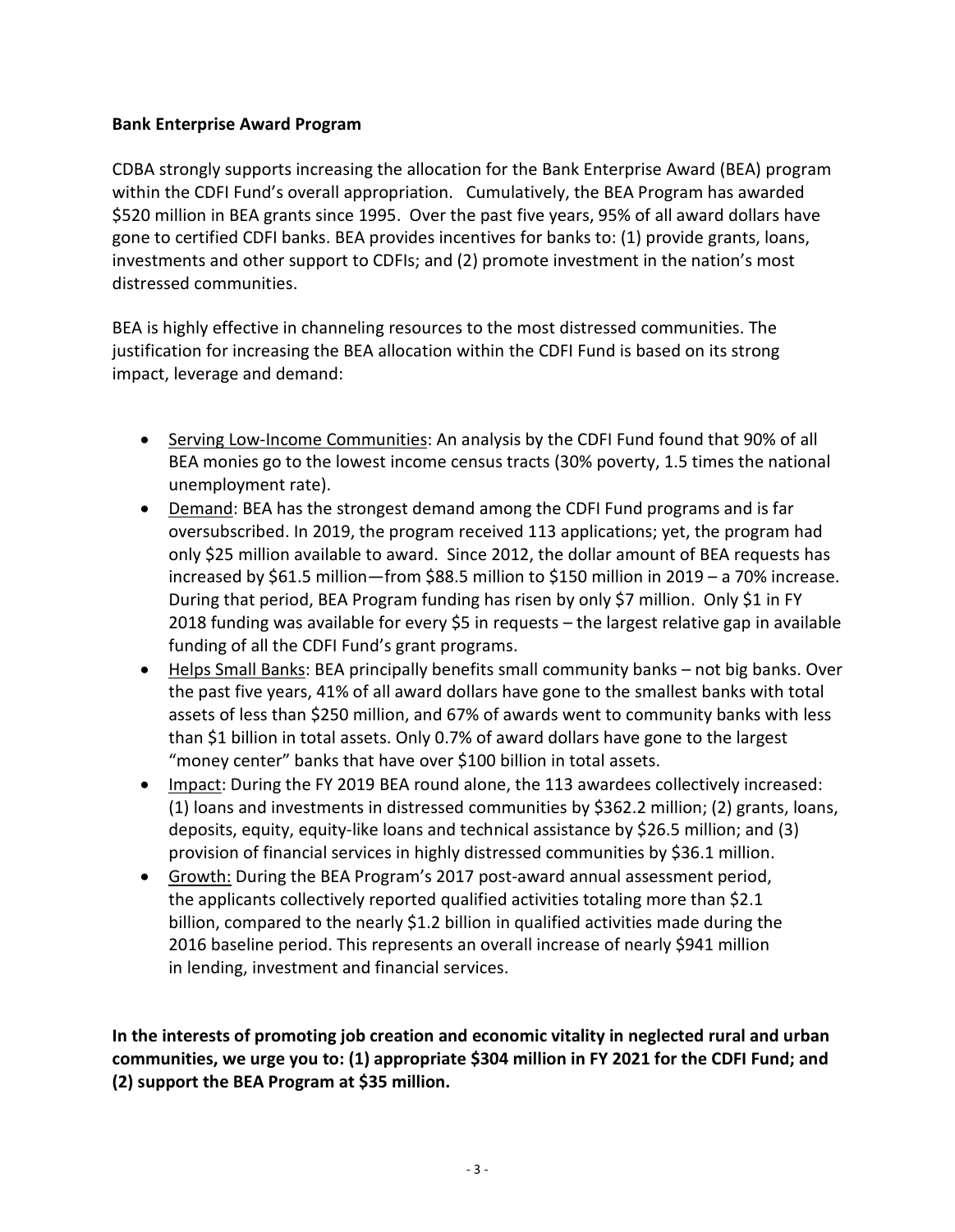If you have questions or comments, please contact Jeannine Jacokes, Chief Executive Officer, at (202) 689-8935 ext. 222 or jacokesj@pcgloanfund.org.

## **The Membership of the Community Development Bankers Association**

Amalgamated Bank (NY) Bank of Anguilla (MS) Bank of Brookhaven (MS) Bank of Cherokee County (OK) Bank of Commerce (MS) Bank of Franklin (MS) Bank of Kilmichael (MS) Bank of Lake Village (AR) Bank of St. Francisville (LA) Bank of Vernon (AL) Bank of Winona (MS) BankFirst Financial Services (MS) BankPlus (MS) Bay Bank (WI) Beneficial State Bank (CA) BNA Bank (MS) BOM Bank (LA) Broadway Federal Bank (CA) Carver Federal Savings Bank (NY) Carver State Bank (GA) Central Bank of Kansas City (MO) Century Bank of the Ozarks (MO) Citizens Bank & Trust (MS) Citizens National Bank of Meridian (MS) City First Bank of D.C., N.A. (DC) Commercial Capital Bank (LA) Community Bancshares of Mississippi (MS) Community Bank of the Bay (CA) Farmers & Merchants Bank (MS) FBT Bank & Mortgage Bank (AR) First Eagle Bank (IL) First Independence Bank (MI) First National Bank & Trust (AL) First Security Bank (MS) First SouthWest Bank (CO) FNBC Bank (AR) GN Bank (IL)

Great Southern Bank (MS) Guaranty Bank and Trust Company (MS) Holmes County Bank and Trust Company (MS) Industrial Bank (DC) International Bank of Chicago (IL) Legacy Bank and Trust (MO) Mechanics and Farmers Bank (NC) Merchants and Planters Bank (MS) Metro Bank (KY) Mission Valley Bank (CA) National Cooperative Bank (VA) Native American Bank, N.A. (CO) Neighborhood National Bank (CA) New Haven Bank (CT) NOAH Bank (PA) OneUnited Bank (MA) Optus Bank (SC) Pan American Bank (IL) Partners Bank (AR) Peoples Bank (MS) Planters Bank (MS) PriorityOne Bank (MS) Providence Bank & Trust Security Federal Bank (SC) Security State Bank (OK) Southern Bancorp, Inc. (AR) Spring Bank (NY) State Bank & Trust Company (MS) Sunrise Banks (MN) Sycamore Bank Texas National Bank (TX) The Cleveland State Bank (MS) The Commercial Bank (MS) The First, A National Banking Assoc. (MS) The Harbor Bank of Maryland (MD) The Jefferson Bank (MS)